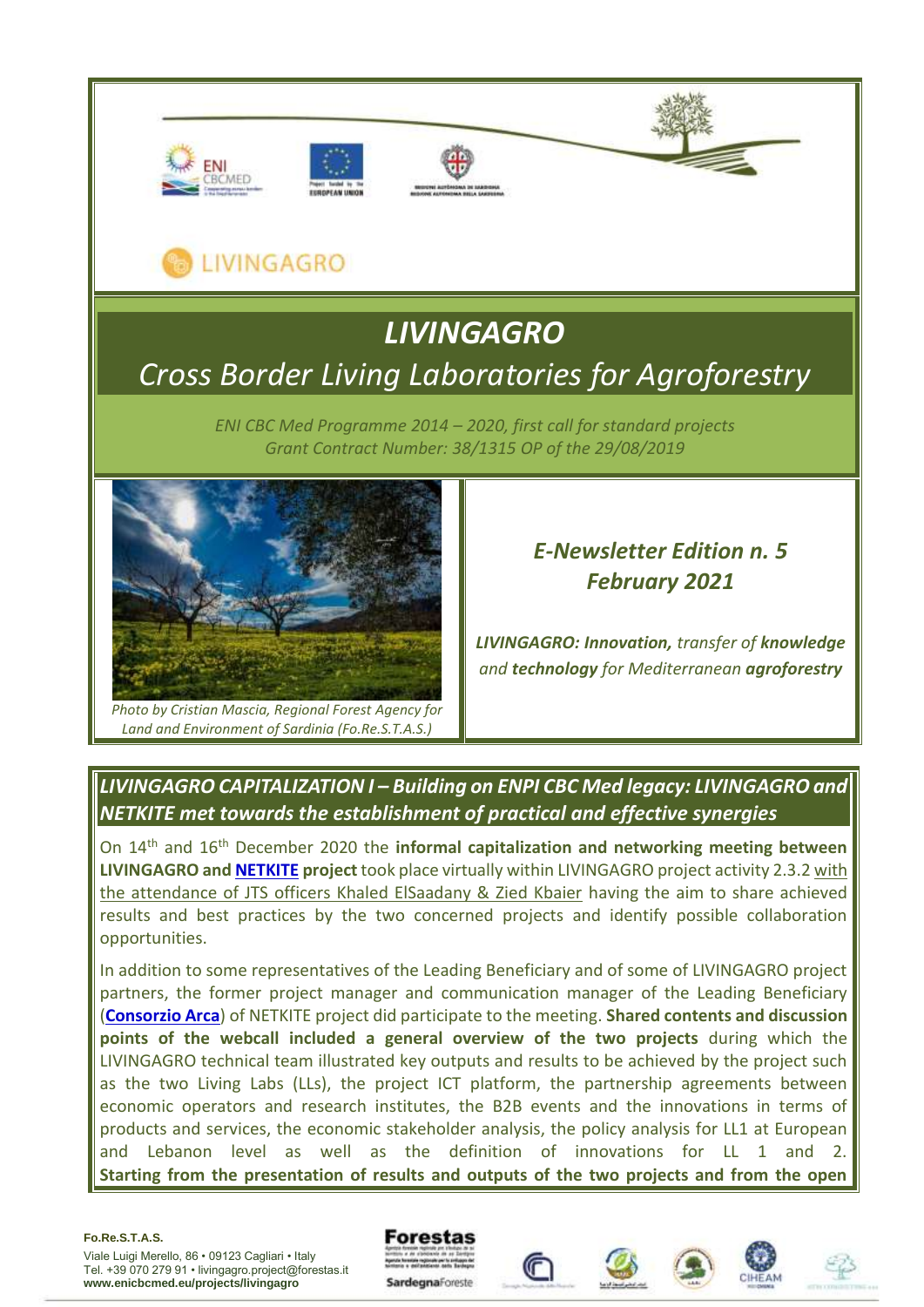

**discussion** which followed the introductive part of the meeting, **several similitudes were identified**, among which:

- ❖ the objective of **transferring innovation in research Labs**;
- ❖ the establishment of an **open-innovation platform**;
- ❖ the foreseen **coaching and training services**;
- ❖ the achievement of **Public-Private Partnerships (PPPs)**;
- ❖ the achievement of **patents concerning innovative products and services**.



In addition, the **final session of the meeting was devoted to share experiences and identify possible collaboration opportunities** such as the involvement of entrepreneurs, universities and stakeholders in reference to sharing of their entrepreneurial and innovative ideas with consequent possible trust problems; the establishment of the ICT open-innovation platform which, in the case of NETKITE project, was developed internally by the LB; and patents to be achieved concerning innovations developed within LIVINGAGRO project for which the process will have to be initiated with the submission request to the competent authorities at national and European level before the end of the project.

*LIVINGAGRO CAPITALIZATION II - Webinar highlights importance of research and innovation for management of silvopastoral systems in the Mediterranean*

On January 28th 2021 from 9.30 a.m. to 1.00 p.m. (CET), the *webinar "Research and Innovation for the Mediterranean Silvopastoral Systems*" took place. The event was organized in the framework of [LIVINGAGRO](http://www.enicbcmed.eu/www.enicbcmed.eu/projects/livingagro) capitalization activities.

#### **Fo.Re.S.T.A.S.**







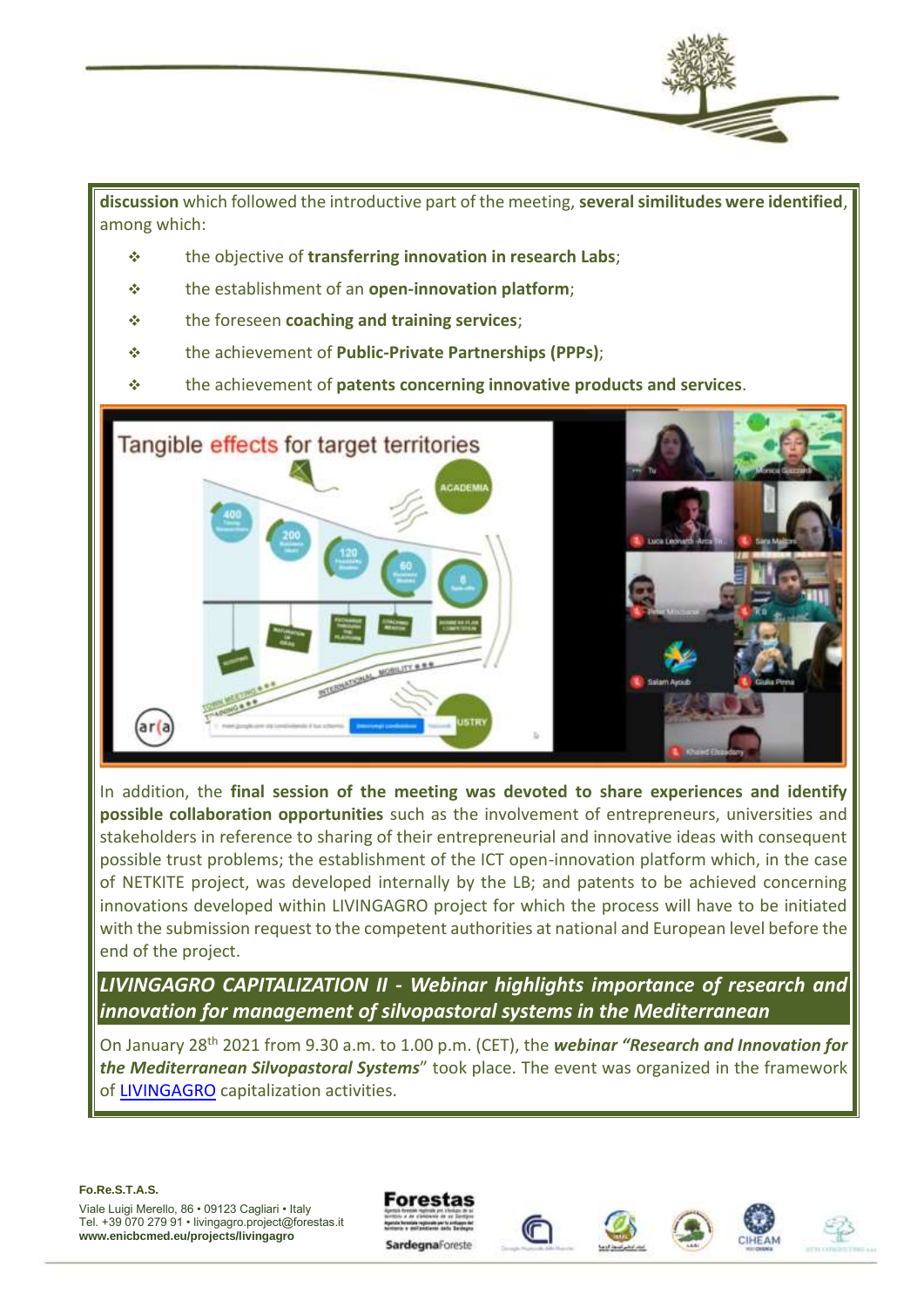The **main positive outputs** of the webinar are represented by the **given visibility and capitalization of many interesting innovations and initiatives and related results linked to silvopastoral systems in the Mediterranean** facilitating sharing of best practices and the creation of a stakeholders' network to be enhanced within LIVINGAGRO project including researchers, farmers, economic operators and institutional representatives.

*Silvopastoral systems* are the main agroforestry systems in the Mediterranean Basin that strongly contribute to supporting local economies, providing both plant and animal products. Furthermore, their role in providing a wide range of ecosystem services is well recognized. Today, there is a strong demand from farmers for an integrated system of good practices that guarantee the sustainability of production, the transfer of innovation and the increase in profitability for the territories/actors involved.



The webinar was opened and moderated by *Federica ROMANO*, LIVINGAGRO communication manager on behalf of the Regional Forest Agency for Land and Environment of Sardinia [\(Fo.Re.S.T.A.S.\),](https://www.sardegnaforeste.it/) LIVINGAGRO Leading Beneficiary, Italy), followed by *Sara MALTONI*, team leader of the LIVINGAGRO technical team at Fo.Re.S.T.A.S. and *Claudio PORQUEDDU*, Senior Researcher at the Institute for Animal Production in the Mediterranean Environment of the Italian National Research Council [\(CNR ISPAAM\)](https://www.ispaam.cnr.it/), LIVINGAGRO Partner 1, Italy), for an introduction on LIVINGAGRO project and on the webinar topics. In the first part of the meeting, the role and current trend of the agrosilvopastoral systems were discussed with a focus on the four countries of LIVINGAGRO project: Dr. *Claudio PORQUEDDU* of CNR ISPAAM reported about the situation in Italy, Prof. *Anastasia PANTERA* of the University of Athens spoke about Greece, Dr. *Chadi MOHANNA* of the Lebanese Ministry of Agriculture discussed the Lebanese context and Dr. *Nizar OBEIDAT* of the Jordan Ministry of Agriculture showed the main challenges related to silvopastoral systems in Jordan.

**Fo.Re.S.T.A.S.**







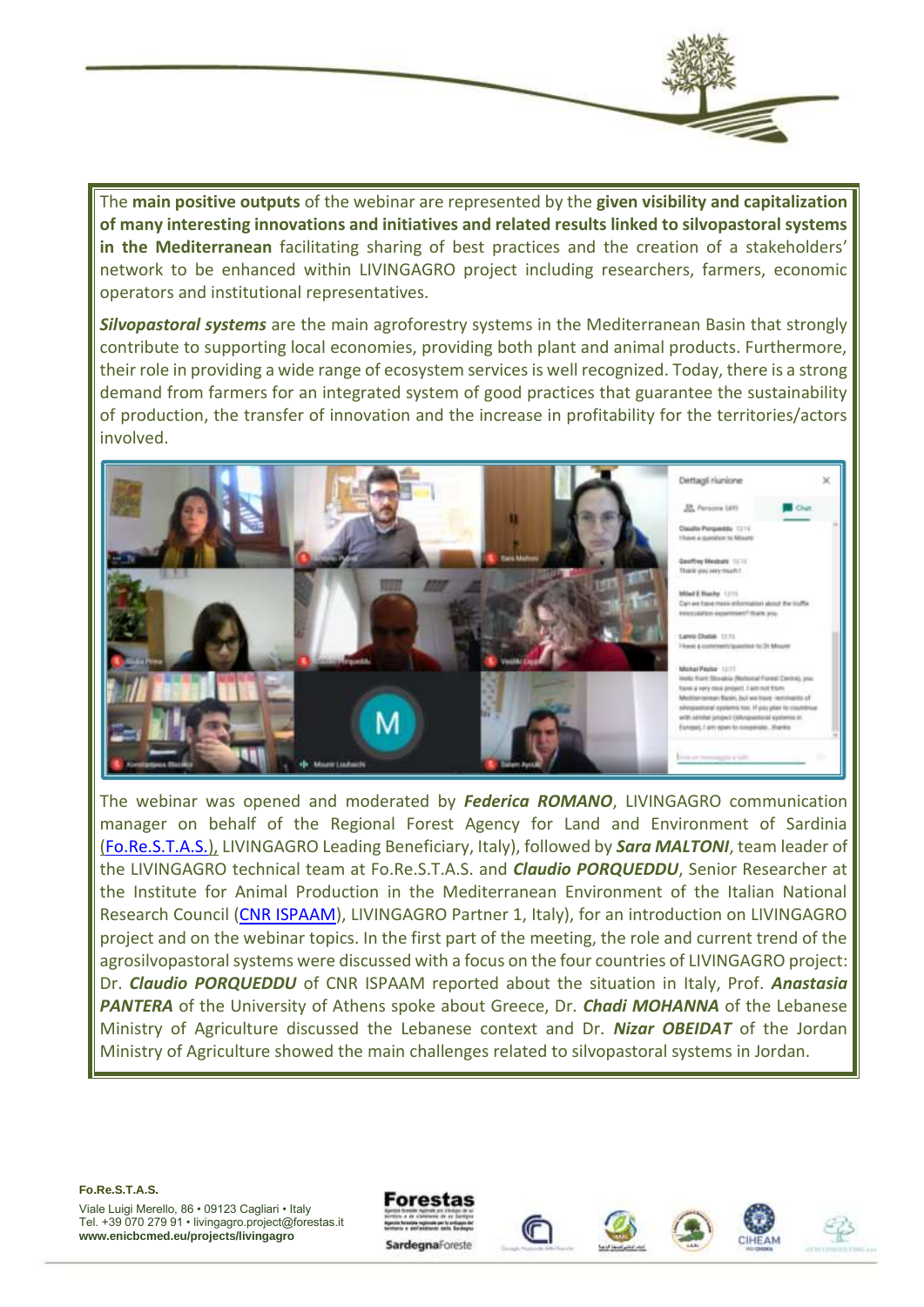

The second part of the meeting was dedicated to the capitalization of the two projects ["Agforward"](https://www.agforward.eu/index.php/it/) and ["Regenerate"](https://regenerate.eu/it/) funded, respectively, by the European Commission under th[e Seventh Framework](https://www.google.com/url?sa=t&rct=j&q=&esrc=s&source=web&cd=&cad=rja&uact=8&ved=2ahUKEwjejtDl1tzuAhVStqQKHZB8BGwQFjAAegQIBRAC&url=https%3A%2F%2Fec.europa.eu%2Fresearch%2Ffp7%2F&usg=AOvVaw1jjbHrstqddqmzPXY31eGz)  [Programme](https://www.google.com/url?sa=t&rct=j&q=&esrc=s&source=web&cd=&cad=rja&uact=8&ved=2ahUKEwjejtDl1tzuAhVStqQKHZB8BGwQFjAAegQIBRAC&url=https%3A%2F%2Fec.europa.eu%2Fresearch%2Ffp7%2F&usg=AOvVaw1jjbHrstqddqmzPXY31eGz) and [LIFE Programme,](https://www.google.com/url?sa=t&rct=j&q=&esrc=s&source=web&cd=&cad=rja&uact=8&ved=2ahUKEwi8oI--1tzuAhVP3KQKHW5-CVoQFjAHegQIAxAC&url=https%3A%2F%2Fec.europa.eu%2Fenvironment%2Farchives%2Flife%2Findex.htm&usg=AOvVaw2lZ6ReTcUQWNNUawb9DDBg) whose activities, outcomes and expected results were illustrated by Dr. *Gerardo MORENO* of the University of Extremadura (Spain), and Dr. *Antonio PULINA* of the University of Sassari (Italy) respectively revealing several points in common with the LIVINGAGRO project and its milestones. A last intervention presented a successful site restoration case study from Tunisia to the "virtual table" by Dr. *Mounir LOUHAICHI* of the International Center for Agricultural Research in the Dry Areas [\(ICARDA\)](https://www.icarda.org/). At this point the debate was opened during which participants had the opportunity to interact with speakers, express their point of view and report about their experience on issues linked to the webinar focus. Finally, the concluding remarks of the webinar were made by *Alberto MANTINO* of the Scuola Superiore Sant'Anna di Pisa (Italy) who analysed vulnerability of Mediterranean silvopastoral systems, reporting about sector-related research and research outcomes as well as main future challenges, to end with the final reflections on how to combine food security, farm sustainability and natural capital conservation.

*LIVINGAGRO CAPITALIZATION III - SCIENCE TO LAW: LIVINGAGRO meets the Jean Monnet "RIGHTS & SCIENCE" Excellence Centre of the Perugia University for establishing an effective theme-related partnership*

On last **17th of February 2021 the informal capitalization and networking meeting** between LIVINGAGRO and the [Jean Monnet "Rights & Science" Excellence Centre](http://www.cirps.it/sez-scienza-diritto/) took place virtually within LIVINGAGRO project activity 2.3.2 having the aim to share achieved results and best practices by the two concerned projects and identify possible collaboration opportunities with particular reference to issues related to law applied to science and research.

In addition to some representatives of the Leading Beneficiary of LIVINGAGRO project and of two representatives of the "**Rights & Science**" **Excellence Centre of the Perugia University**, the meeting saw the attendance of JTS officers Khaled ElSaadany & Zied Kbaier. Shared contents and discussion points of the webcall included a general overview of the two projects in addition to a **deepening of** 

#### **Fo.Re.S.T.A.S.**









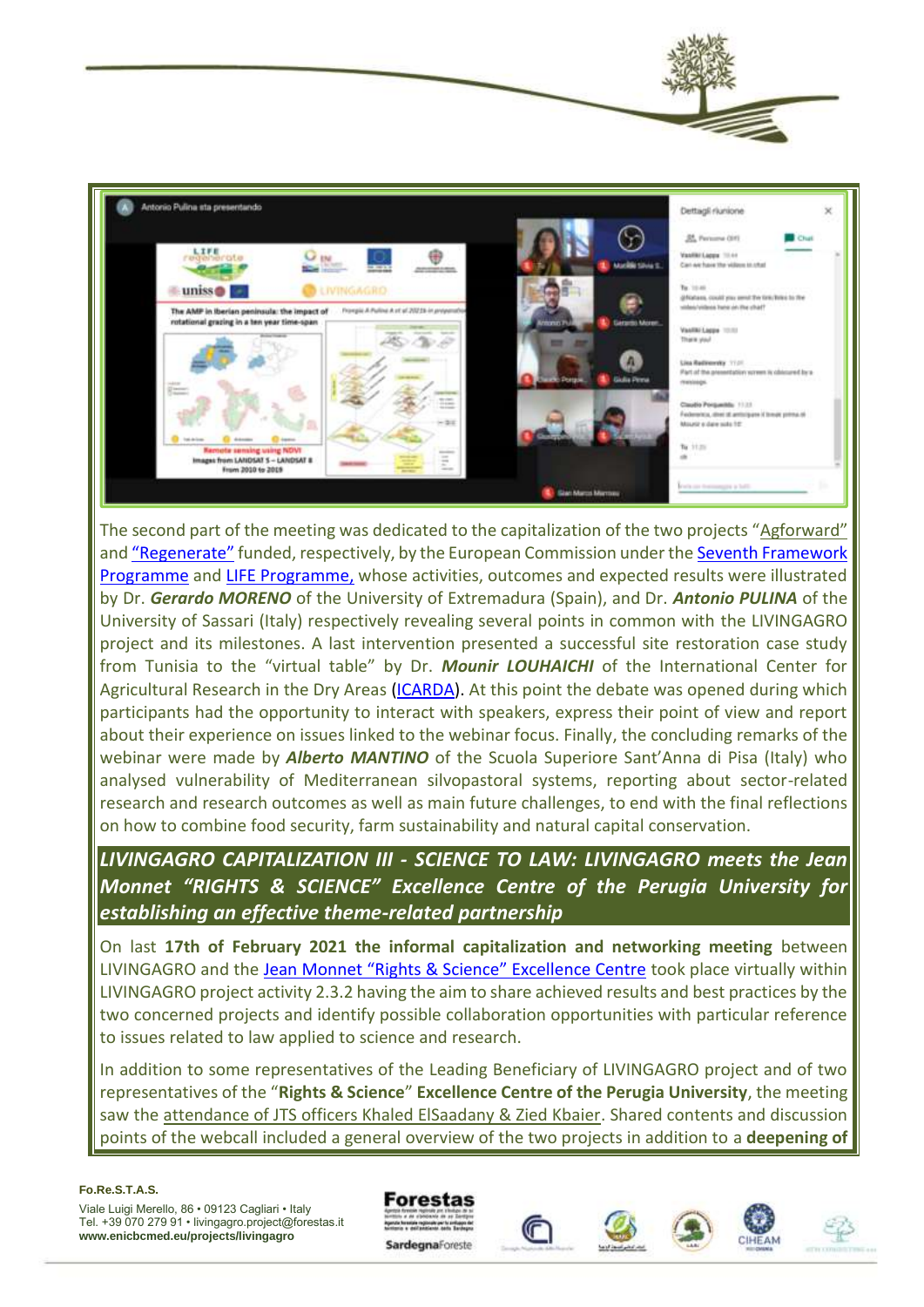

**technical and theme-related issues referred to the legal and societal aspects of science and innovation** which will directly affect the development and delivery of some LIVINGAGRO outputs and, this fore, the achievement of expected results.



As a result of the open discussion, the **representatives of the two involved projects identified several points of convergence and agreed**, in particular, **to collaborate on** the following issues:

- ✓ **Intellectual property rights linked to innovations** to be developed within LIVINGAGRO project;
- ✓ **Patents to be achieved** within LIVINGAGRO project (LIVINGAGRO activity 4.4.1 and 4.4.2);
- ✓ **Rights-based and legal aspects related to** the establishment of the open-innovation **ICT platform** (LIVINGAGRO activity 3.1.3);
- ✓ **Legal and ethical issues linked to** sharing and exchange of **personal/sensitive data** (privacy issues) and other data;
- $\checkmark$  **Development of the e-learning modules**, some of which could be devoted to deepening legal and rights-related aspects linked to research, intellectual property etc. (LIVINGAGRO activity 3.1.8);
- ✓ **Formalization of research agreements** (LIVINGAGRO activity 3.3.1) **and of Public-Private Partnership agreements** (PPPs, LIVINGAGRO activity 3.1.11).

A **first practical collaboration opportunity** will be realized thanks to the **joint organization of a dedicated capitalization workshop** among the three foreseen within LIVINGAGRO project activity 2.3.2 to be held at the **beginning of April 2021**, which will focus on Public Private Partnerships (PPPs) addressing, among others, sustainability of the LIVINGAGRO Living Labs to be established (olive multifunctional system and grazed woodlands).

#### **Fo.Re.S.T.A.S.**







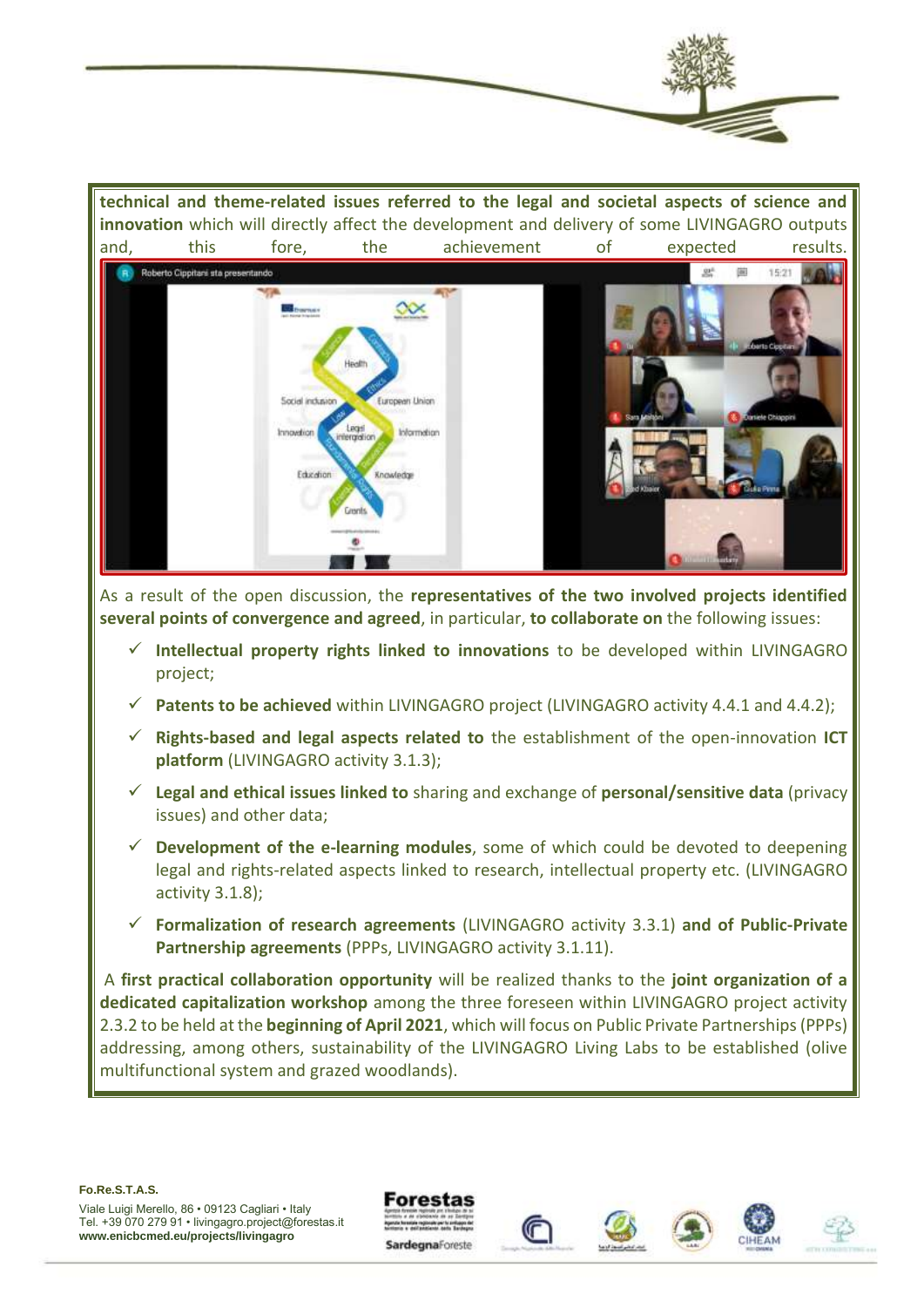

*FROM THE PROJECT PARTNERS – In this edition: news from the National Agricultural Research Center (NARC) PP2, Jordan*

*Research as a basis for developing innovations concerning Living Lab 1 (multifunctional system) - Phylogenetic analysis revealed Jordan as one of the centers of origin for olive trees' cultivation throughout ages*

Below we propose an **article** by LIVINGAGRO partner n.2 (NARC) which reports about a research that could conduct to the detection of interesting **innovations in reference to the establishment of LIVINGAGRO Living Laboratory n. 1** (olive multifunctional system).

In a scientific breakthrough achieved by a research team from the **National Agricultural Research Center (NARC) and two Jordanian Universities**, Dr. Nizar Haddad, the Director General of NARC and the leader of the research team, declared that the historical olive cultivar *Mehras*, from Maysar area in Hashemiya town of Ajloun, is considered **one of the oldest genetic olive genotypes in the Mediterranean region**. According to the NARC study results, the phylogenetic analysis showed that *Mehras* **was genetically the closest to be a source of origin for the cultivated olives in Spain, Italy, and Cyprus** and was included in the same genetic group. This research comes as part of a national plan led by NARC in partnership with many researchers in Jordanian Universities to **document the genetic maps of several species and breeds of crops and animals with agricultural importance**. NARC has been able to decode and publish the genetic map of Levant honey bees, and register the genetic code of improved Jordanian "Awassi sheep", making NARC as the only reference for this sheep.



Dr. Hussein Miqdadi, a senior researcher of genetics and biotechnology at NARC, reports that *Mehras* is a genuine ancient ancestor that has preserved its existence through the ages, and its genetic fingerprint has proven its rich and unique genetic diversity between available olive

#### **Fo.Re.S.T.A.S.**







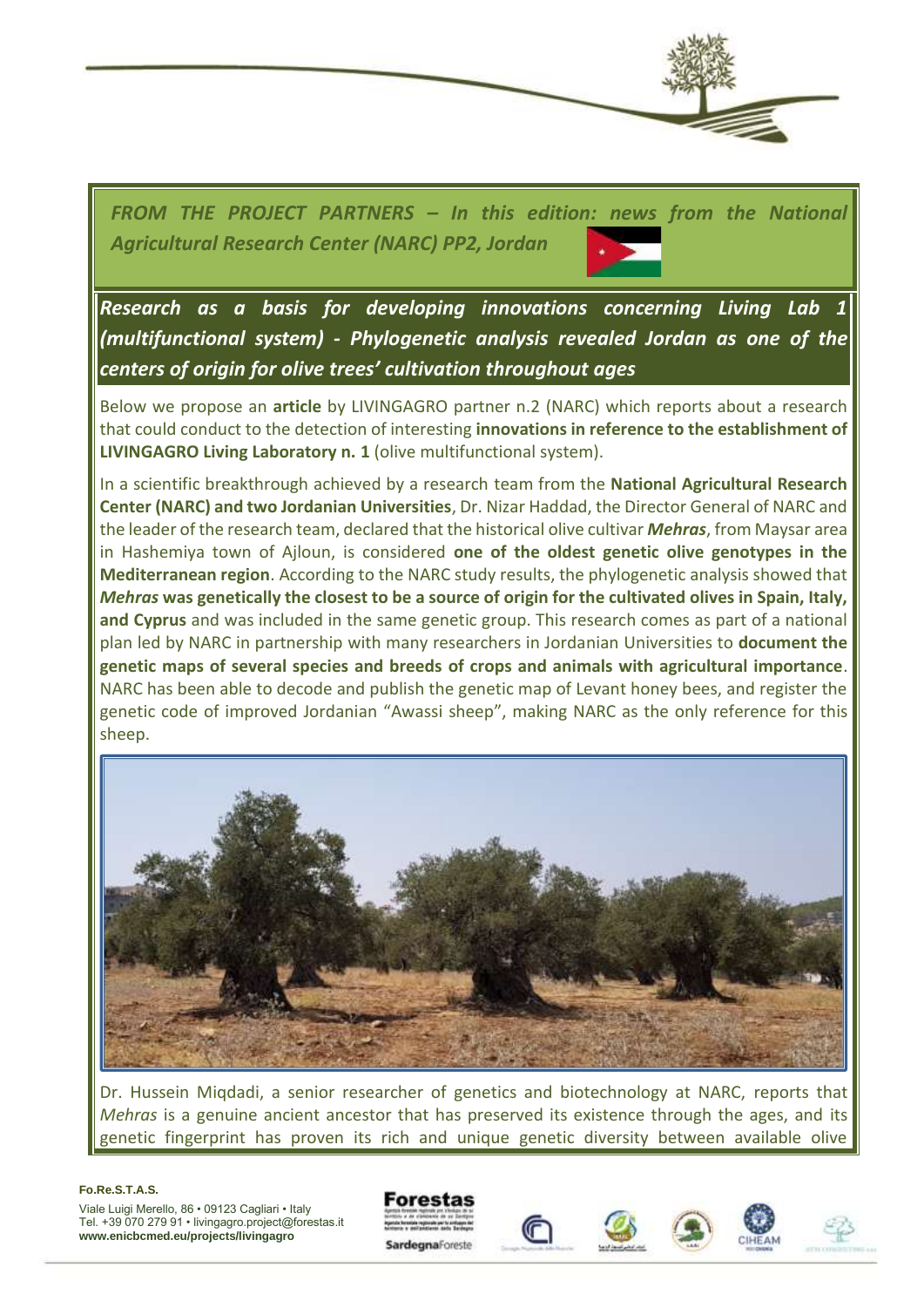

genotypes around the Mediterranean basin, with genetic features of significant implications on the **ability of** *Mehras* **to adapt to climate changes and harsh environments maintaining a distinctive olive oil quality**.

Head of Horticulture and Crop Science Department at the University of Jordan, Prof. Monther Sadder, stated that **one of the most important results of this project is to maximize the utilization of Jordanian genetic ancestors through the geographical indicators of documented** *Mehras* **olive oil**. He also mentioned that the results of the nucleotide sequence of the *Mehras* genome showed that it has a unique genetic diversity at the molecular level. According to the study, significant mutations exceeded 15 million Single Nucleotide Polymorphism (SNP) affected olive trees; nearly half a million are evident in the genetic coding regions with great influence by altering amino acids.



On the other hand, Dr. Mohammad Brake, a specialist in biotechnology at the University of Jerash, assured the **strong linkage of the study outputs with the archaeological discoveries which proved that the oldest human settlement ever known olive trees was in the Jordanian "Hadib Al Reeh" village in Wadi Rum**, which dates back to 5400 years BC; a fact that can be employed by NARC for the benefit of the Jordanian olive sector according to the permaculture researcher, Eng. Yahya Abu Sini, through enhancing the comparative advantage and added value of the Jordanian *Mehras* perennial olives.

The Director of the Horticulture Research Directorate at NARC, Dr. Salam Ayoub, clarified that the **results of studies carried out by NARC proved the high percentage of oil of** *Mehras* **olives which reaches 30%**, **considered one of the highest percentages among olive** 

**varieties in the world**. "A distinctive composition of fatty acids also characterizes *Mehras* oil, with one of the highest percentages of Oleic Acid reaching 70% compared to other varieties, in addition to the sensory properties and the distinctive fruity flavor of *Mehras* oil in particular". Ayoub added.

**On the reason for choosing the name** *Mehras* instead of "Romi olives", Dr. Nizar Haddad explained that **the cultural heritage, especially in Ajloun, distinguishes between the sizes of olive trees**; the name "Oud" is used for the young tree, the name "Al Qaroud" is used for the medium-sized perennial olive tree, while the name "*Mehras"* is used for the large-sized old olive tree, whose trunk

#### **Fo.Re.S.T.A.S.**







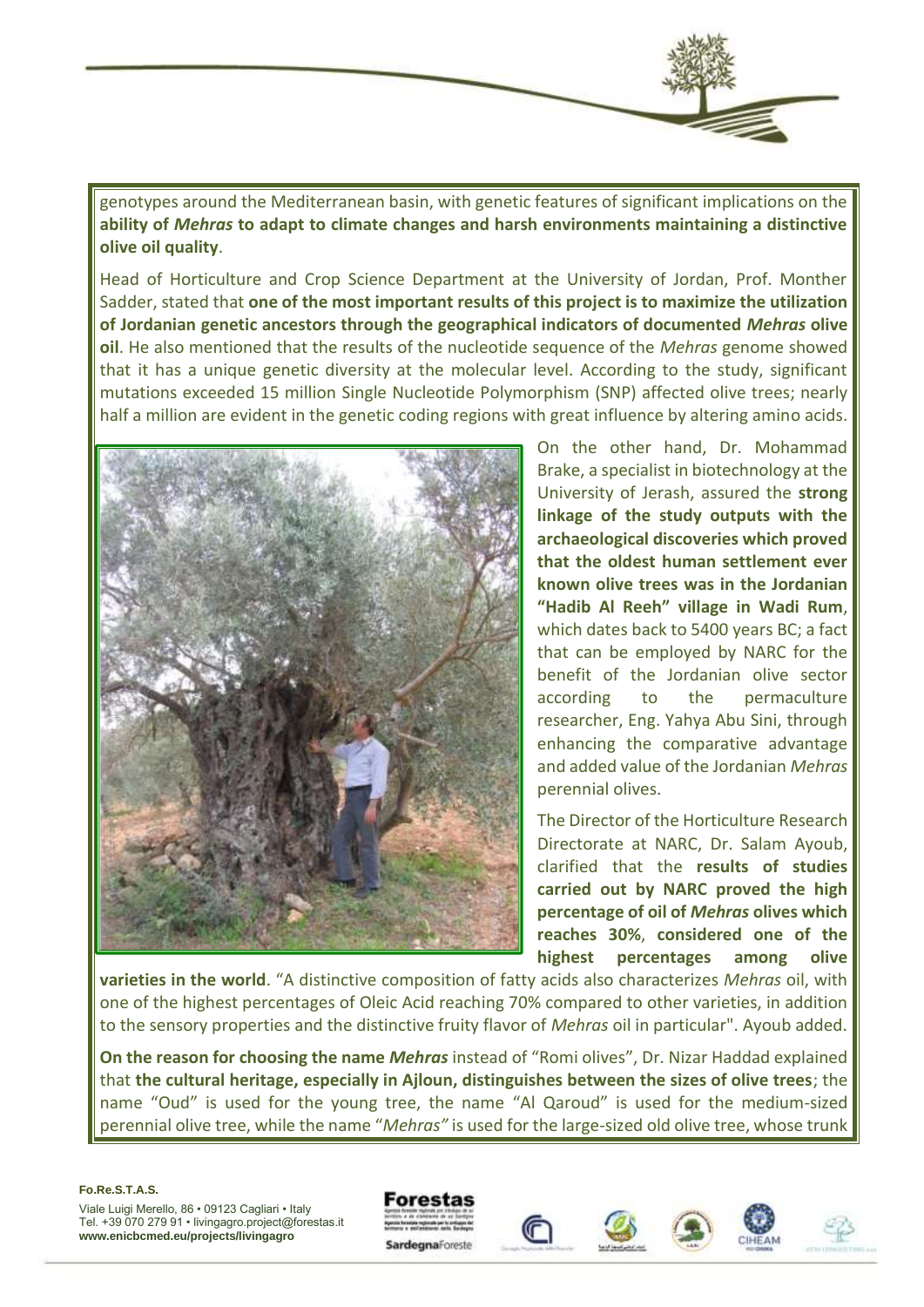

can be surrounded by the arms of three men. For distinguishing the complete genome from other entries, the international Gene Bank demands giving local names or symbols for the complete genome. In this context, NARC seeks to enhance the comparative advantage in the economic value chain of olive trees, oils and products, and their employment in agro-eco-tourism.

Dr. Haddad further explained that **NARC has developed a national plan to establish three Gene Banks for** *Mehras* **olives as an important source of origin for olive cultivars in the Mediterranean region** and, in cooperation with nurseries of the Ministry of Agriculture, **seedlings of** *Mehras* **olives will be produced to be disseminated among farmers due to their superiority in a number of characteristics** even compared to the *Nabali* variety that is widespread in Jordan. Furthermore, statistics of the Ministry of Agriculture estimate the number of olive trees in Jordan at about 18 million trees. Dr. Haddad also stated that **NARC is conducting several applied research projects to improve productivity, efficiency, quality and competitiveness of Jordanian olive oil globally** and that NARC provides free olive oil analysis services to farmers.



Ten Jordanian researchers in different scientific specializations and expertise took part in this research. To **read the scientific publication entitled "Complete chloroplast genome sequence of historical olive (***Olea europaea subsp. europaea***)** *cultivar Mehras***, in Jordan**" in the peer-reviewed journal 'Mitochondrial DNA', kindly visit the following links:

<https://www.tandfonline.com/doi/full/10.1080/23802359.2020.1860712>

<https://www.facebook.com/752999061741462/posts/1338928909815138/?sfnsn=mo>

<https://www.facebook.com/752999061741462/posts/1338927419815287/?sfnsn=mo>

**Fo.Re.S.T.A.S.**